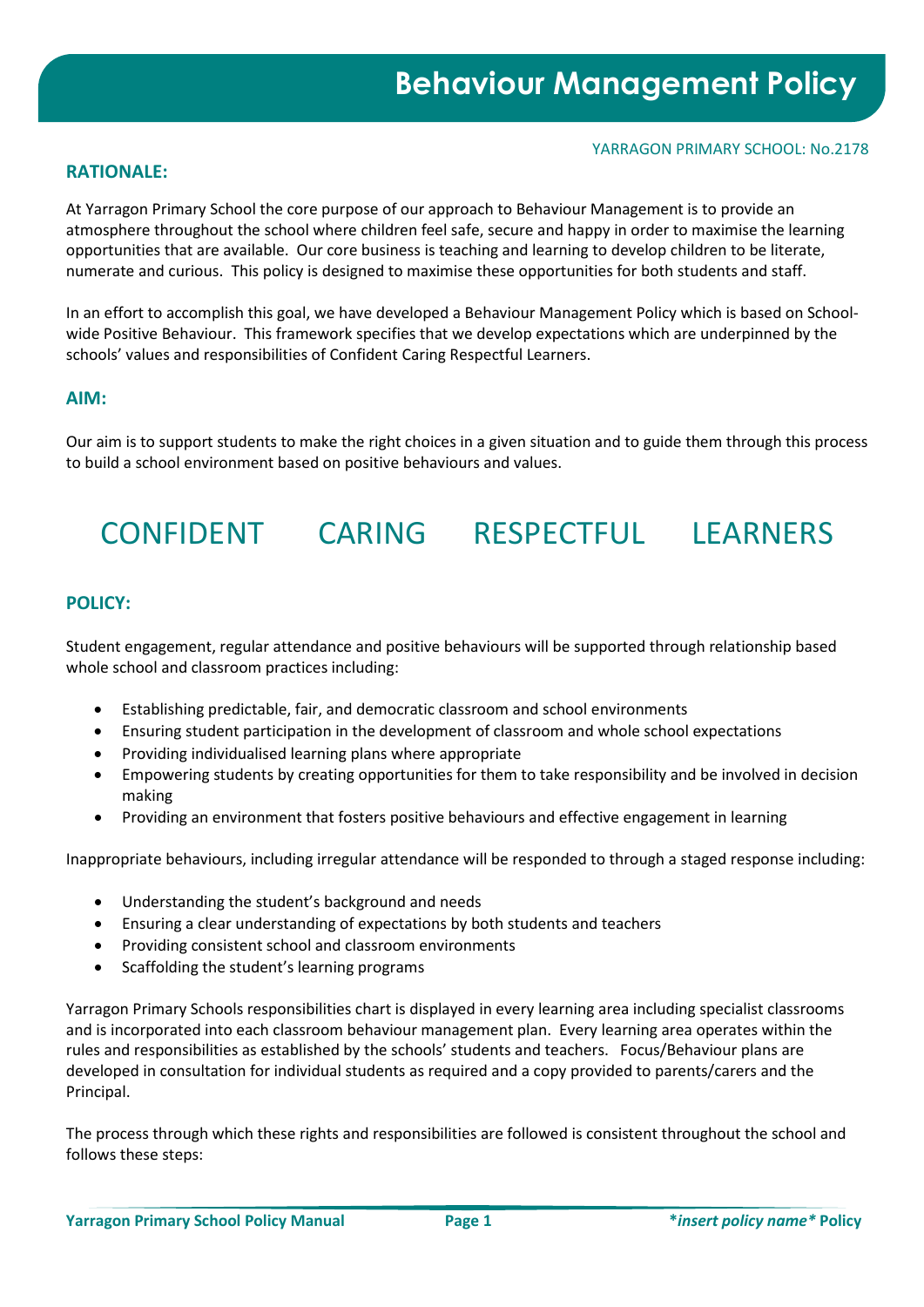#### YARRAGON PRIMARY SCHOOL: No.2178

#### *Positive acknowledgement*

Students who show behaviours consistent with the schools' values and expectations will be acknowledged through:

- Effective verbal praise
- Certificates, stickers etc
- Dojo points to contribute to class rewards
- Bonus grade activities such as grade picnics/lunches
- Additional incentives, depending upon individual classroom ideas
- General recognitions/congratulations at assembly and presented in newsletter and on YPS Facebook presentation of Student of the Week Awards / House Cup award for both individual and grade awards

#### *Behaviour management in the yard*

#### Expected behaviours

- Follow instructions straight away.
- Play in correct areas and be safe
- Keep hands, feet and objects to yourself
- We speak in a friendly and respectful way to each other at all times
- We play fairly and have fun
- We use equipment and other materials correctly

For students who do not display behaviours consistent with our expectations at Yarragon Primary School we have a list of minor and major incidents. These can be found in the Yard Folder.

- For most students a warning will be sufficient. Minors will generally not be recorded in the Yard Folder but a restorative conversation with the yard duty teacher will take place
- Following a warning, the student may get their name in the Yard Folder. They may be asked to walk and talk with the teacher. This may be between 5-30 minutes
- Any severe rudeness or disrespect to adults will result in an automatic removal from the yard and repeat offences will result in time with a teacher in the Re-Think and Re-Engage room, a school detention or for more serious behaviour a school suspension.
- Any throwing of sticks or stones, or other dangerous objects will result in children being removed from the yard immediately and be expected to go to the Re-Think and Re-Engage Room immediately or at the next recess/lunch break.
- More serious offenses such as directed verbal abuse or aggressive behaviour will result in removal from the yard to the Re-Think and Re-Engage room with a teacher or Principal Office

(Staff will use a red card system or a telephone call to secure adult to help in yard)

• Further sanctions or detentions may be employed at the discretion of the Principal

Other management strategies will be employed to support students as required. This may include contact with parents/carers and or Student Support Services.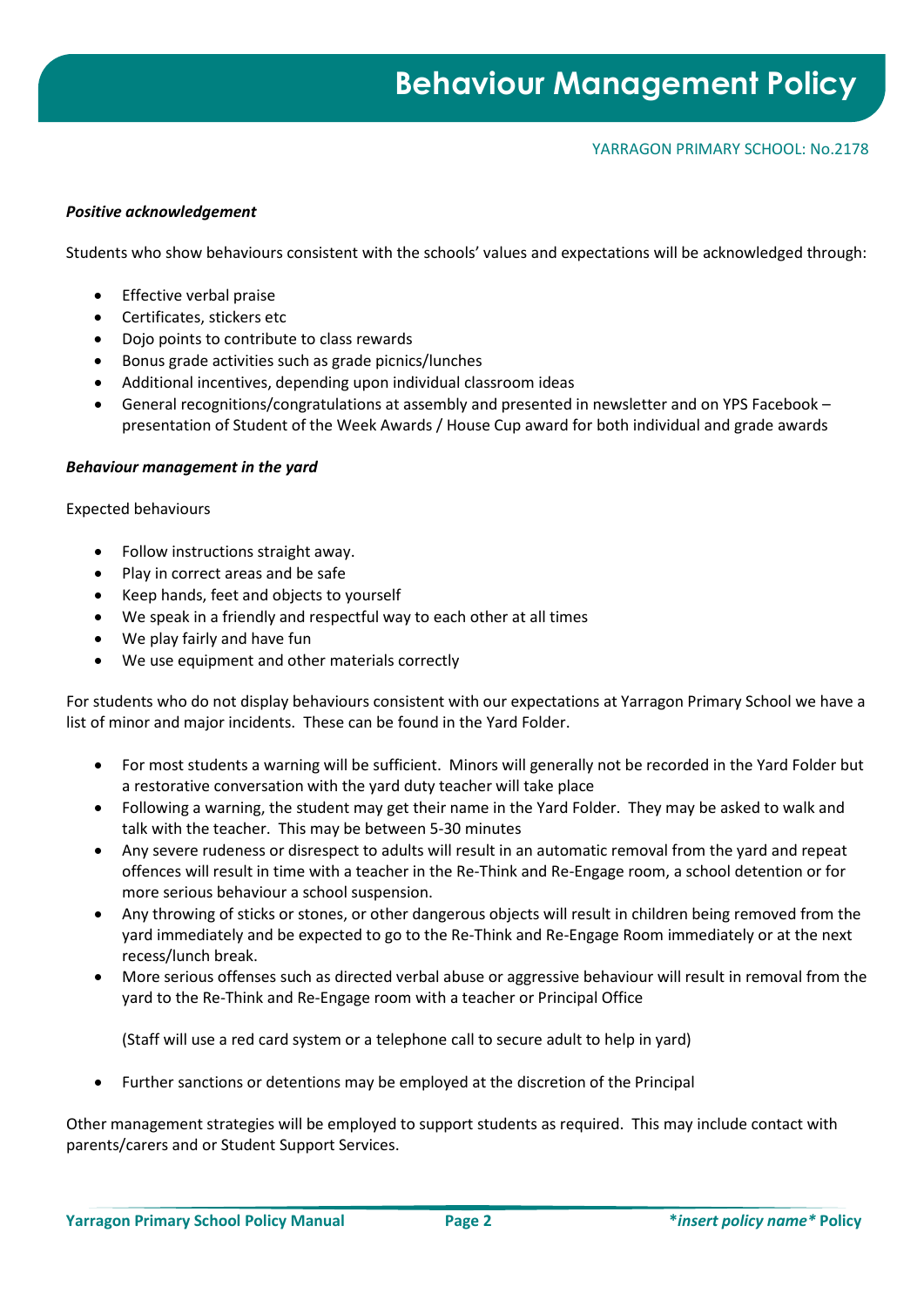#### *Consequences for severe yard behaviour*

- Immediate withdrawal of the yard to the Principal/or delegate
- Parents of offender and victim notified
- Consequences will vary depending on the nature of the incident and the student's previous behaviour both in and out of the classroom. Consequences may include but are not limited to:
	- o Removal from the yard
	- o Loss of recess and lunchtime plays privileges
	- o Outdoor and lndoor Notification forms
	- o Time in the Re-Think and Re-Engage room with teacher
	- o Internal suspension with relevant documentation to inform parents/carers
	- o Home suspension with relevant documentation to inform parents/carers

#### *Re-Think and Re-Engage* – *Documentation*

When a student's behaviour requires them to be removed form the yard to the Re-Think and Re-Engage room, the following processes will be followed by the staff members completing the reflection.

- 1. At the beginning of a Re-Think and Re-Engage session, the teachers (there are always 2) will check the folder in the room for lists of students who are required to be in the reflection room. One of the teachers must then call up the students who are required. If there are **no** students listed, the teachers must remain in the space in case a student is sent in from the yard. If students are sent in from the yard, their name must be added to the folder.
- 2. Complete the Outdoor Behaviour Notification Form with the student. If the form is completed write an **F** with a  $\checkmark$  next to it. If it is incomplete an **X** needs to be used instead.
- 3. Student will then complete a reflection with the teacher(s). Once the reflection is completed write an **R** with a  $\checkmark$  next to it. If it is incomplete an **X** needs to be used instead.
- 4. A Re-Think and Re-Engage session is finished after 30mins. If the student has not completed the whole 30min, their name must be added to the following day with the time remaining.
- 5. The form must be completed and signed by both the student and the teacher(s).
- 6. When the teacher(s) have completed the Re-Think and Re-Engage sessions for the day, they will then need to do the following:
	- a. If the teacher(s) deem that the form does **NOT** need to be sent home to parents to read, sign and return to school, then place the original form on the Wellbeing Officer's desk.
	- b. If the teacher(s) deem that the form **DOES** need to be sent home to parents to read, sign and return to school, then the staff member must write on the top **COPY SENT HOME** on the top of the form and photocopy the document.
	- c. The original document will then be placed in an envelope with a courtesy slip stapled to the top corner. The envelope will then be address of the **parent/guardian** will then be written on the envelope and it will be sent via post – this avoids the parents not receiving the form.
	- d. Place the photocopy on the Wellbeing Officer's desk.

#### *Behaviour data collection*

Students who have not been able to follow the Yarragon Primary School indoor/outdoor rules will have their names recorded into the school's student data management system (Compass). A follow up notification will be sent home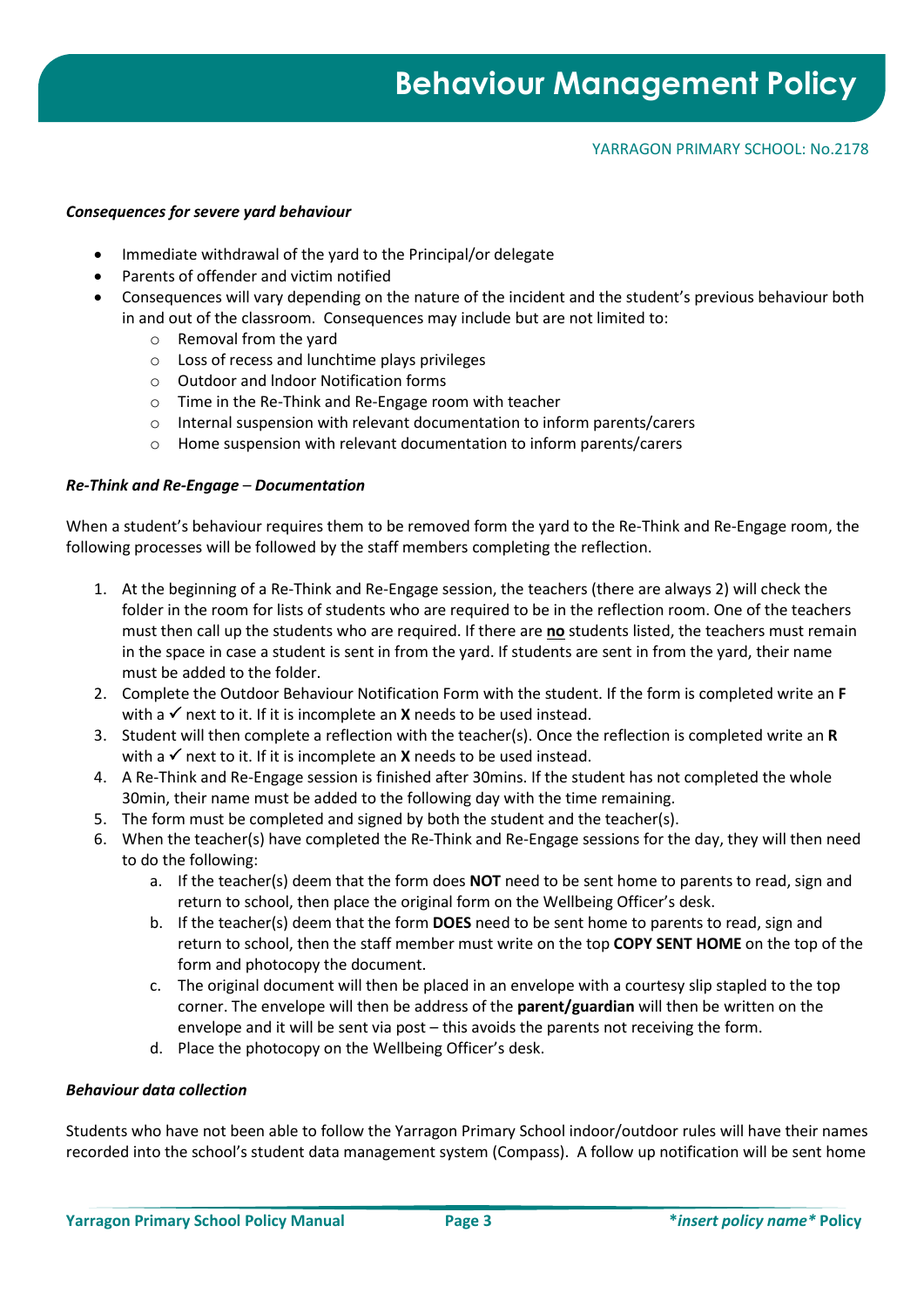#### YARRAGON PRIMARY SCHOOL: No.2178

to parents if the student offends three or more times in one week, and a time for to meet with the principal or delegate/parents will be organised in a timely manner.

Classroom teachers in consultation with relevant stakeholders will develop behaviour management plans for students who regularly appear in the yard folder. This will include identified triggers and those to be avoided, Check-in and Check-out practices with the student, re-teaching expectations and 'instead' behaviours and Restorative Practices.

## *Classroom Management*

.

Effective classroom management is underpinned by engaging curriculum that is catering for individual students' needs and personality. Classroom teachers are responsible for developing individual behaviour management and learning plans for the students in their class, if required. Teachers are expected to keep records of students' inappropriate behaviours to monitor patterns and to assist with the development of management plans. Please see further below for this process.

#### *Classroom expectations and rewards*

The School Values and Responsibilities will be taught across the school and be reviewed throughout the year. Specialist teachers will ensure that the expectations for their learning programs are consistent with classroom expectations. Students who are behaving in accordance with Yarragon Primary Schools expectations will be acknowledged for their positive behaviour and attitude as outlined in positive acknowledgements.

There will be consequences for those students who do not show behaviour consistent with Yarragon Primary Schools responsibilities and expectations.

*Corporal Punishment is prohibited in all Victorian Schools. Corporal Punishment will NOT be used at the school under any circumstances.*

## *Consequences for inappropriate classroom behaviour*

- 1. Warning Name written
- 2. Name + X = 10 minutes time out in classroom. This will include a conversation by the teacher with the student
- 3. Name XX 10 minutes time out to a buddy grade. This will include a conversation by the teacher with the student and learning to go with student to buddy room.
- 4. Name XXX Removal from classroom for 30 minutes to buddy grade. The student is expected to do their classwork in the buddy grade. Work missed as a result of time wasted and in buddy grade to be made up in student's recess or lunch break in the Re-Think and Re-Engage space. Teacher to send a notification to the family on Compass.
- 5. Name XXXX Go to the Principal/Delegate. Parents will be notified. Consequences will differ according to behaviour. These may be:
	- o A detention before / after school for up to 45 minutes
	- o Internal suspension
	- o Suspension from School

The same series of correctives will be used by both specialist and classroom teachers and the successful implementation of this policy relies on effective communication of students needs and behaviours between